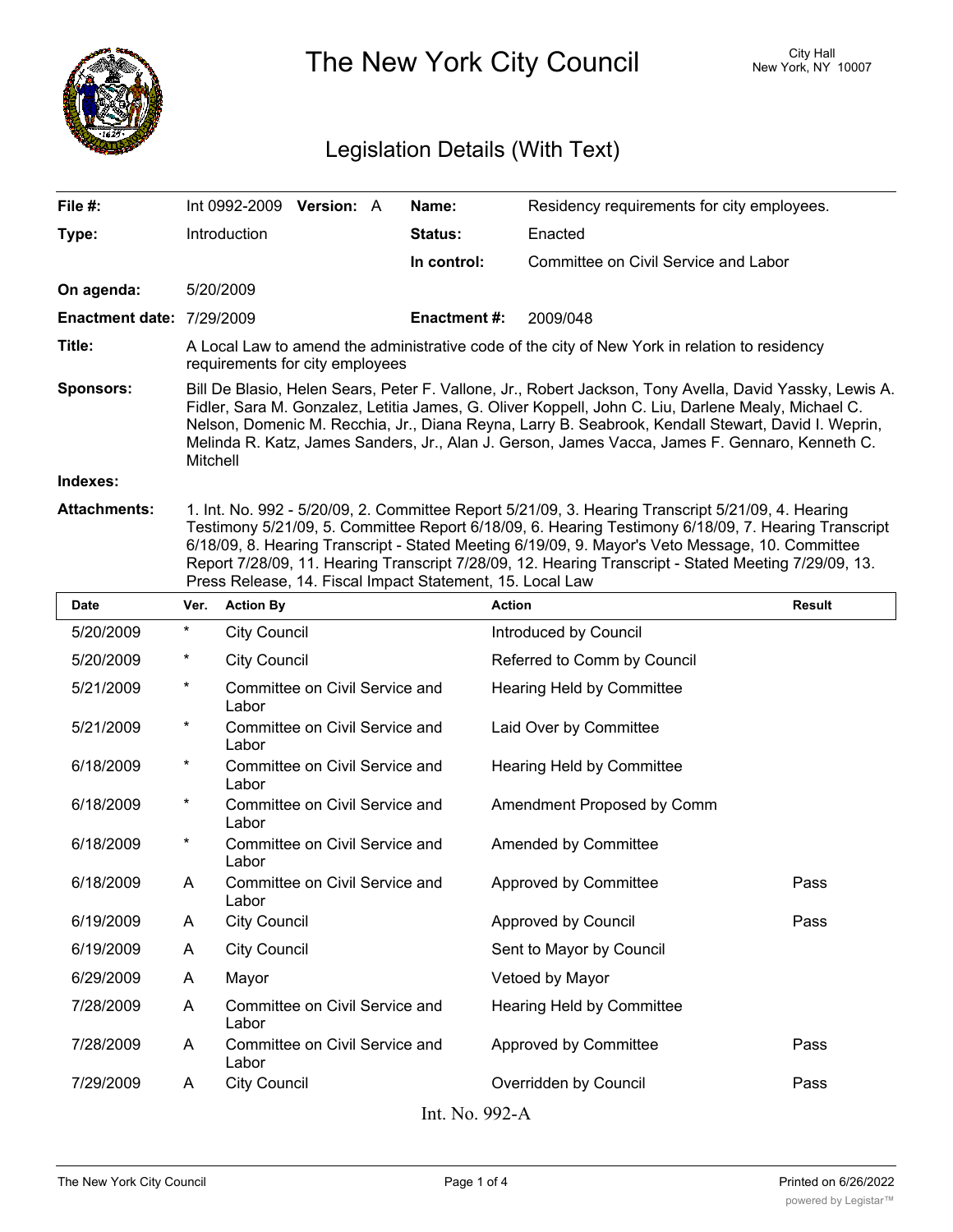By Council Members de Blasio, Sears, Vallone, Jr., Jackson, Avella, Yassky, Fidler, Gonzalez, James, Koppell, Liu, Mealy, Nelson, Recchia, Jr., Reyna, Seabrook, Stewart, Weprin, Katz, Sanders Jr., Gerson, Vacca, Gennaro and Mitchell

A Local Law to amend the administrative code of the city of New York in relation to residency requirements for city employees

Be it enacted by the Council as follows:

Section 1. Section 12-120 of the administrative code of the city of New York, as added by local law number 40 for the year 1986, and as amended by local law number 10 for the year 2009, is amended to read as follows:

§12-120 Residency requirements. a. Except as otherwise provided in section 12-121, any person who enters city service on or after September first nineteen hundred eighty-six (i) shall be a resident of the city on the date that he or she enters city service or shall establish city residence within ninety days after such date and (ii) shall thereafter maintain city residence as a condition of employment. Failure to establish or maintain city residence as required by this section shall constitute a forfeiture of employment; provided, however, that prior to dismissal for failure to establish or maintain city residence an employee shall be given notice of and the opportunity to contest the charge that his or her residence is outside the city.

b. Notwithstanding subdivision a of this section, employees who have completed two years of city service [employment and are either (i) in titles certified to a collective bargaining representative that has entered into an agreement with the city dated September 29, 2006 on or before the effective date of this local law to modify the residency requirements contained herein or (ii) represented by or affiliated with said representative and hold titles covered by Section 220 of the New York State Labor Law which subsequently enter into collective bargaining agreements or consent determinations to modify the residency requirements,] shall be deemed to be in compliance with the residency requirements of this section if they are residents of Nassau, Westchester, Suffolk, Orange, Rockland or Putnam county; provided, however, that

(i) the mayor may require deputy mayors, heads of mayoral agencies as defined in section 385 of the charter, deputy commissioners, assistant commissioners and general counsels of such agencies to have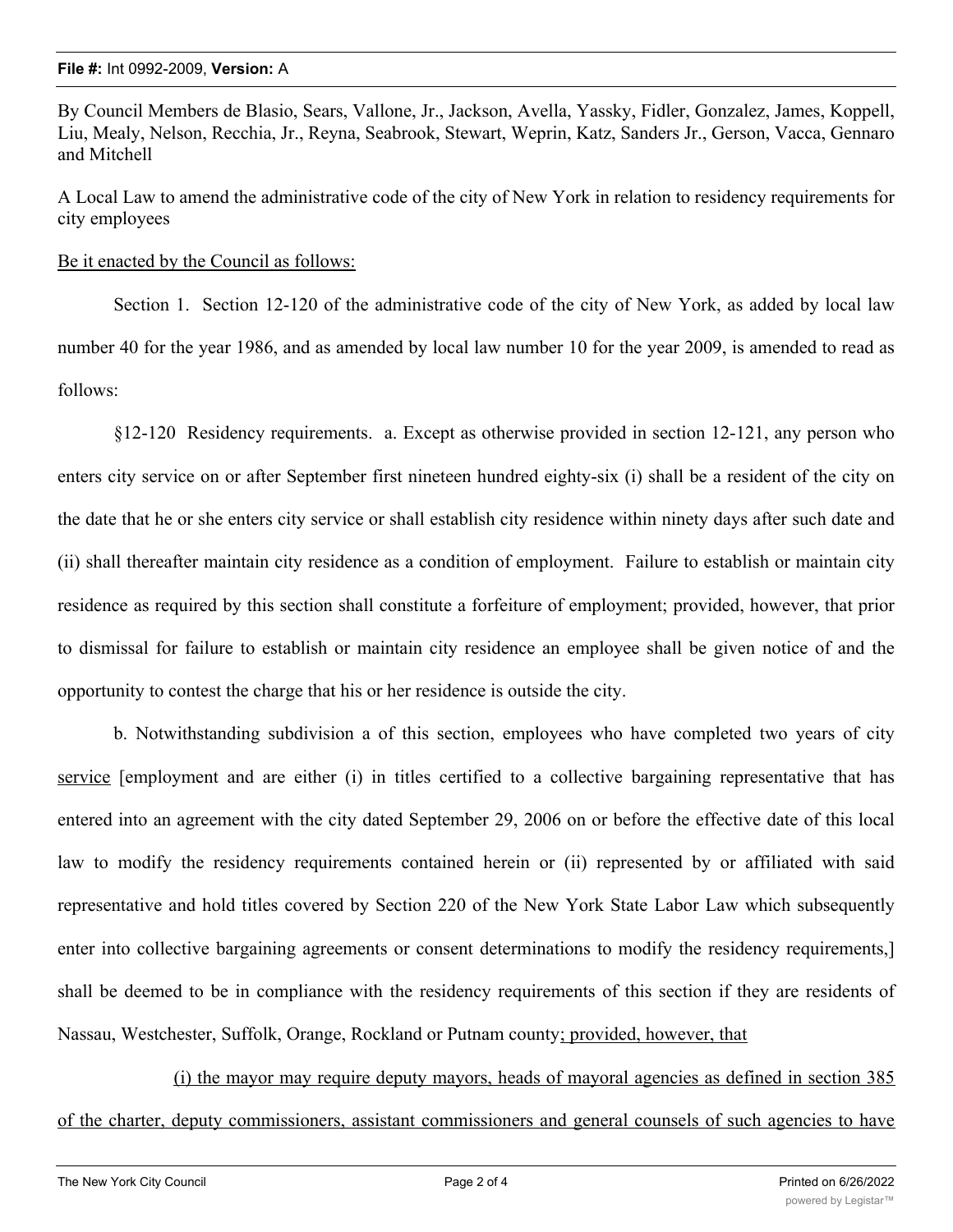completed more than two years of city service to be in compliance with the residency requirements of this section,

(ii) the speaker of the council may require the council's chief of staff, deputy chiefs of staff, general counsel and division directors to have completed more than two years of city service to be in compliance with the residency requirements of this section,

(iii) the comptroller may require the chief of staff, deputy comptrollers, assistant comptrollers and general counsel to have completed more than two years of city service to be in compliance with the residency requirements of this section,

(iv) the borough presidents may require their chiefs of staff, deputy borough presidents and general counsels to have completed more than two years of city service to be in compliance with the residency requirements of this section, and

(v) the public advocate may require the chief of staff, deputy advocates and general counsel to have completed more than two years of city service to be in compliance with the residency requirements of this section,

§2. The amendments to the administrative code enacted by this local law shall not be construed to affect administrative or judicial actions taken to enforce the residency requirements in effect prior to the effective date of this local law, or to supersede, alter or affect any provision of the public officers law requiring that a person appointed to a position in city service be a resident. In addition, such amendments shall not be construed to require the termination of any certification issued by the commissioner of citywide administrative services pursuant to subdivision a of section 12-121 of such code, as such subdivision was in effect prior to the effective date of this local law, or to require the recertification of any positions so certified prior to such effective date.

§3. This local law shall take effect immediately.

.